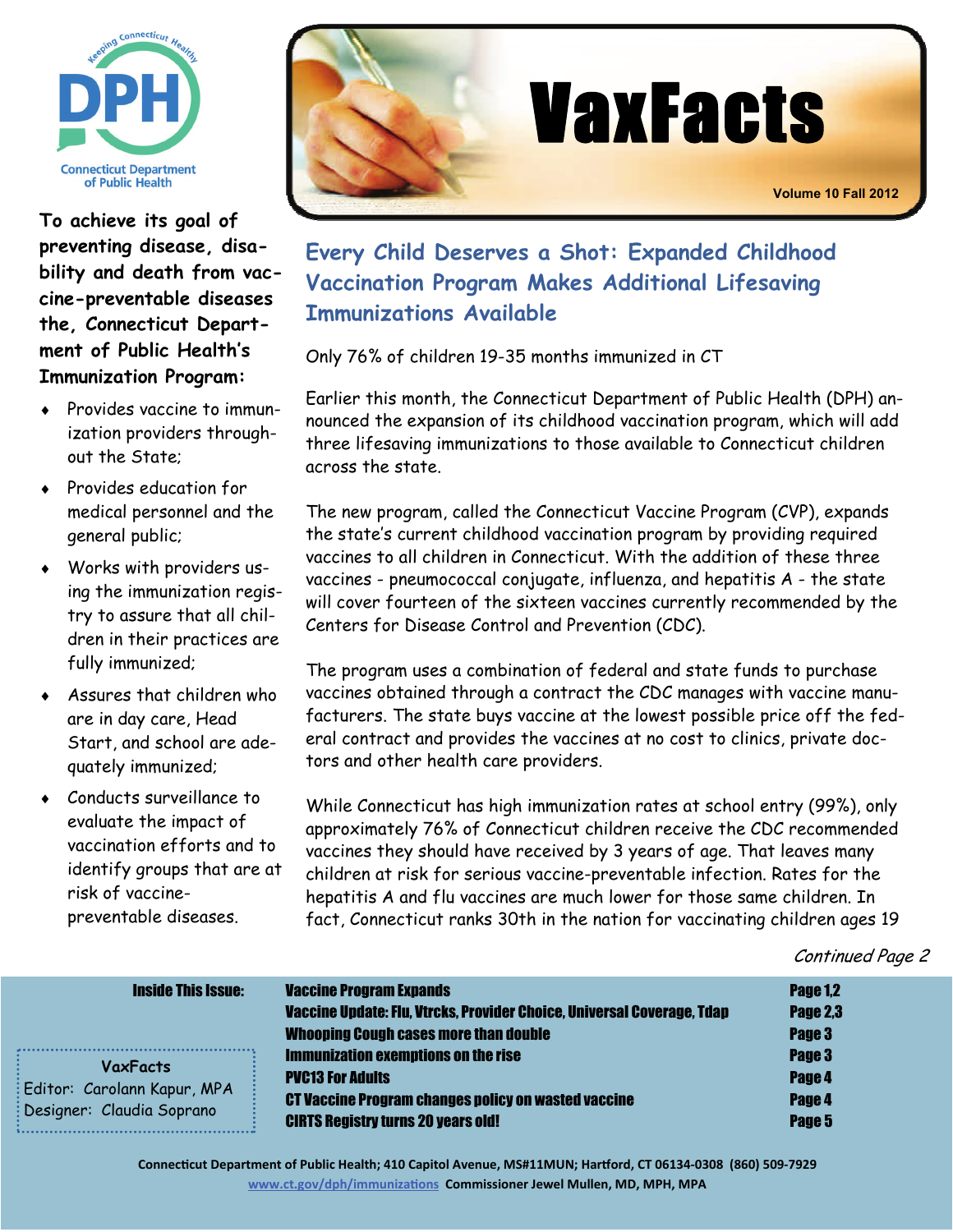

### <span id="page-1-0"></span>**Immunization Program Epidemiologists:**

ׇ֦֘֡֡

**Region 1** *(western CT)*  Paul Sookram 860-509-7835 **Region 2** *(New Haven area)*  Dan Wurm 860-509-7811 **Region 3** *(eastern CT)* Sharon Dunning 860-509-7757 **Region 4** *(Hartford area)* Kristin Gerard

## **Local IAP Coordinators:**

#### **Bridgeport**

Joan Lane 203-372-5503 **Danbury**  Irene Litwak 203-730-5240 **Hartford**  Tish Ricks Lopez 860-547-1426 x7048 **Naugatuck Valley**  Elizabeth Green 203-881-3255 **New Britain**  Ramona Anderson 860-612-2777 **New Haven**  Jennifer Hall 203-946-7097 **Norwalk**  Pam Bates 203-854-7728 **Stamford**  Cinthia Vera 203-977-5098 **Torrington**  Sue Sawula 860-489-0436 **Waterbury**  Randy York 203-346-3907 **West Haven**  Christine DePierro 203-937-3564 **Other areas**  Debora Jones 860-509-7241

months to 35 months, according to the Kaiser Family Foundation's 2010 State Health Facts report.

"The expansion of the state vaccine program will improve access to important immunizations so that children across the state can be vaccinated on time," said DPH Commissioner Dr. Jewel Mullen. "Every child has the right to be fully immunized, and we can do better. This expanded program moves us closer to that goal."

Public Act 12-1 established the CVP. It requires all health care providers who administer vaccines to children under the age of 19 years to obtain the required vaccines through the program. The new state law goes into

## **Vaccine Update**

**Flu:** Flu vaccine is in plentiful supply and providers should continue to order flu vaccine as long as flu season lasts. All state supplied flu formulations are thimerosal-free. From August through October approximately 138,000 doses of flu vaccine have been shipped to providers statewide.

**VTrckS:** The new Vaccine Management Ordering System VTrckS will be going online in November. In the short term there will be no changes for providers as they



will continue to fax, mail or e-mail in their vaccine orders. Sometime next spring the Immunization Program will begin to roll out VTrckS to providers on a voluntary basis for those practices who want to order their vaccines on-line. Practices will first need to receive training and verify their identification before having access to VTrckS.

**Provider Choice:** Effective October 1, 2012 providers now have choice of what brand of vaccine they wish to use. All vaccines listed on the federal Centers For Disease Control and Prevention contract are now available to order. The Vaccine Order Form (VOF) has been revised and sent out to providers. Order forms can also be downloaded from our website: [www.ct.gov/dph/cvp](http://www.ct.gov/dph/cvp) 

**Universal Coverage:** Effective October 1, 2012, Hepatitis A vaccine is being universally provided for all patients 12 through 23 months old. On March 1, 2013, Pneumococcal Conjugate Vaccine (PCV13) will be universally provided for children 2 months through 5 years of age. Providers should use up their private stock of PCV13 by the end of February 2013.

Continued Page 3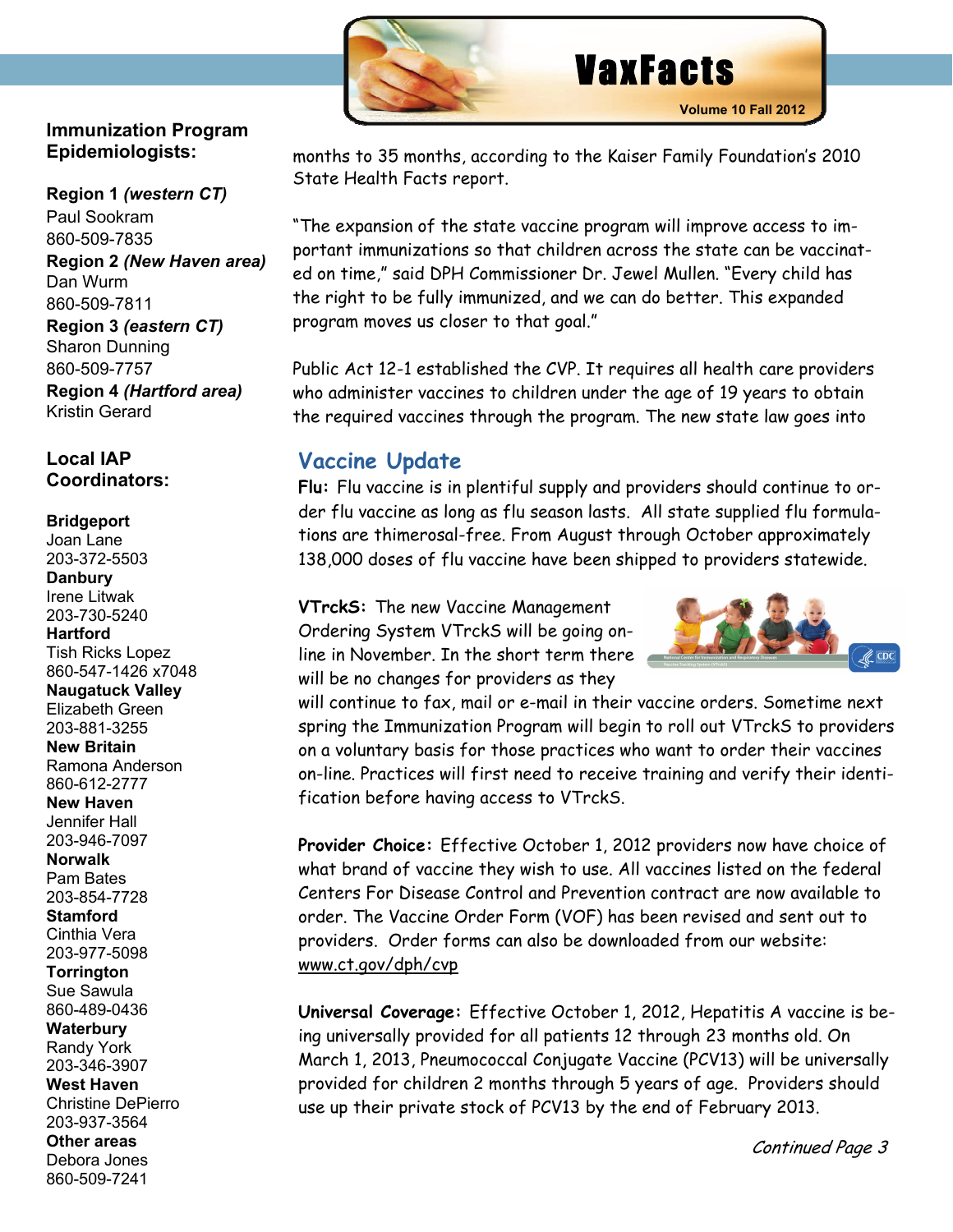

## **Q: If a healthcare worker does not have a history of varicella vaccination or disease but has had a clinically diagnosed case of shingles, does she or he still need varicella vaccination?**

**A:** No. A healthcare provider's diagnosis or verification of a history of shingles is acceptable evidence of immunity to varicella. According to ACIP, acceptable evidence of varicella immunity in healthcare personnel includes (1) documentation of 2 doses of varicella vaccine given at least 28 days apart, (2) history of varicella or herpes zoster based on physician diagnosis, (3) laboratory evidence of immunity, or (4) laboratory confirmation of disease.

### **Looking for a Shingles Shot?**

Zoster vaccination Clinic Locator: [http:/](#page-3-0)[/](http://www.zostavax.com/index.html) [www.zostavax.com/index.htm](#page-3-0)[l](http://www.zostavax.com/index.html) 

Walgreens is now administering Tdap! Pharmacists can only vaccinate individuals 18 years of age and older.



**Tdap:** Through funding from the CDC, CT has successfully provided free Tdap vaccine to 21 hospitals and many statewide referral sites as part of the Cocoon program, a program that protects newborns against contracting pertussis by immunizing parents and close contacts. However due to new guidelines from CDC the State Immunization Program will no longer be able to support funding to immunize any privately insured patients. There will be enough vaccine to support the program until mid 2013. After that hospitals will have to purchase Tdap on their own. While the program continues, hospitals will receive Adacel and referral sites will receive Boostrix.

# **Rising Number of Connecticut Kids Exempted From Vaccines**

Based on the 2011-12 school immunization survey, an increasing number of Connecticut students are being exempted from vaccinations. 1,056 children entering kindergarten and seventh grade last year received exemptions, which is a 127 percent increase from 2003. In Connecticut only medical and religious exemptions are allowed under state statute. Medical exemptions excuse a child due to a valid medical contraindication that must be consistent with national standards and be submitted in writing by a licensed physician. Religious exemptions must be signed by a parent or legal guardian and state that immunizations are against his or her religious beliefs. There are no philosophical exemptions allowed under state statute. Vaccination coverage in Connecticut still remains high with more than 97% of kindergarten and seventh graders receiving required vaccinations.

# **Whooping Cough will reach a 10-year High**

Pertussis (or whooping [cough](#page-1-0)) outbreaks occurring nationally are closing in on Connecticut. So far the state has already seen 140 cases of pertussis. That puts Connecticut on track to break a 10-year record on the number of cases of the disease.

**"It is important that people who are expecting a child make sure that they've had the Tdap booster",** says Kathy Kudish, Epidemiologist with the Department of Public Health. "We want to protect the most vulnerable, and that's infants up to 12 months of age." So far this year there have been 32,000 cases of pertussis reported in the U.S. with 16 deaths, mostly among infants. There were 18,719 cases reported to the CDC in ALL of last year. The U.S. hasn't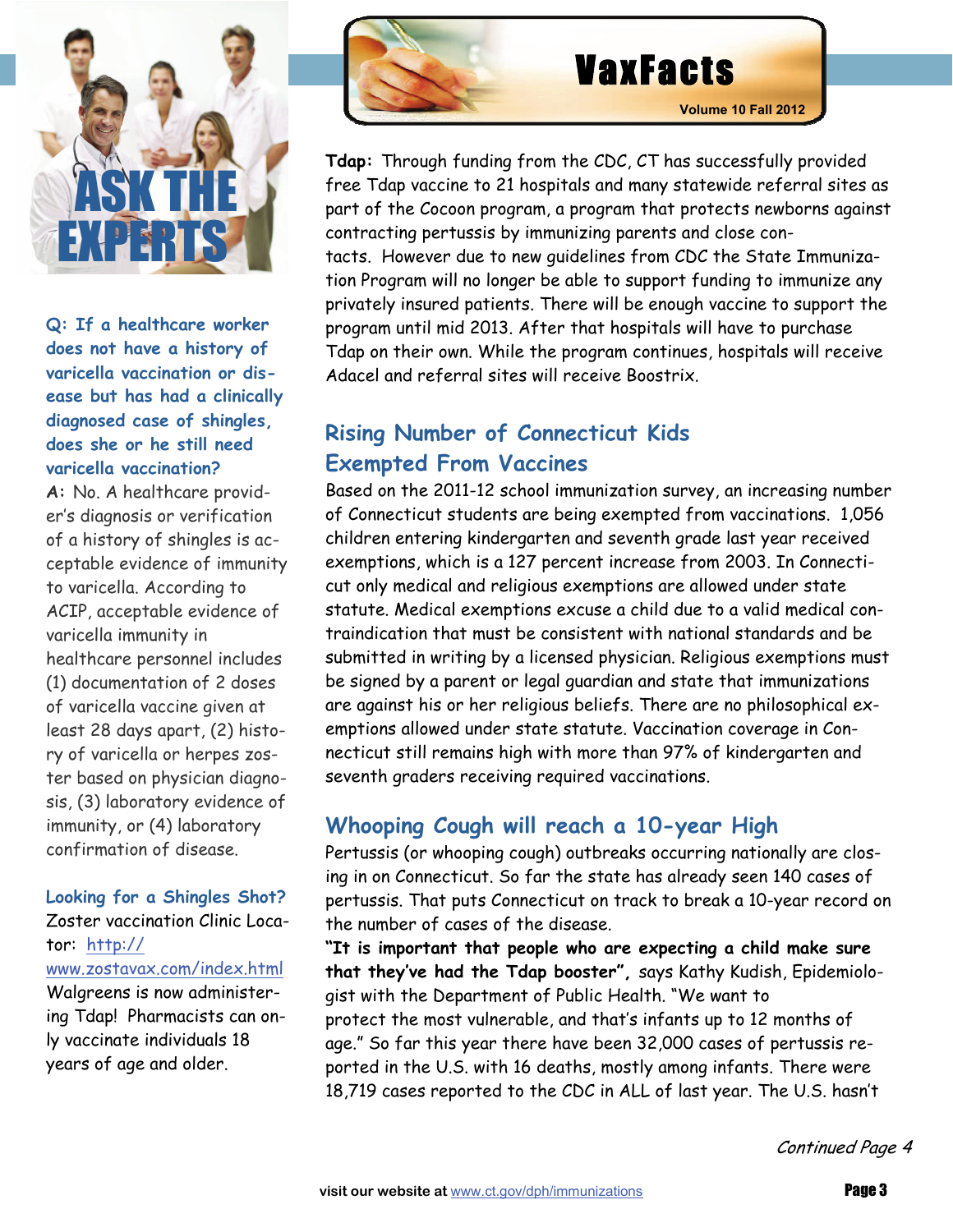

<span id="page-3-0"></span>

**Millie Seguinot**, Senior Community Outreach Worker for the Bridgeport Immunization Program speaks with a mom at a health fair at Southwest Community Health Center on August 8th in Bridgeport. The child was not born in the State of Connecticut and mom wanted to enroll him into the CIRTS Program.

seen that many cases of whooping cough since 1959. In Connecticut, the number of reported cases of whooping cough has more than doubled since this point last year.

# **PCV13 Recommended for High Risk Adults**

On June 20, 2012, the Advisory Committee on Immunization Practices (ACIP) recommended routine use of 13-valent pneumococcal conjugate vaccine (PCV13; Prevnar 13, Pfizer) for adults 19 years and older with immunocompromising conditions, functional or anatomic asplenia, cerebrospinal fluid (CSF) leaks, or cochlear implants. PCV13 should be administered to eligible adults in addition to the 23-valent pneumococcal polysaccharide vaccine (PPSV23; Pneumovax, Merck & Co. Inc.), the vaccine recommended for the previously mentioned groups of adults since 1997. Additional information regarding the use of PPSV23 and PCV13 can be found in the following documents: Updated Recommendations for Prevention of Invasive Pneumococcal Disease Among Adults Using the 23 -Valent Pneumococcal Polysaccharide Vaccine (PPSV23). Available at:<http://www.cdc.gov/mmwr/preview/mmwrhtml/> mm5934a3.htm. On December 30, 2011, the Food and Drug Administration granted accelerated approval for Prevnar 13 for ALL adults over 50 years of age. For more detailed information, see: [http://www.fda.gov/newsevents/newsroom/pressannouncements/](http://www.fda.gov/newsevents/newsroom/pressannouncements/ucm285431.htm?source=govdelivery) [ucm285431.htm?source=govdelivery](http://www.fda.gov/newsevents/newsroom/pressannouncements/ucm285431.htm?source=govdelivery)

# **Change in Financial Restitution Policy**

The Financial Restitution Policy was developed in accordance with the Connecticut Vaccine Program (CVP) for the purpose of replacing vaccine wasted or spoiled due to negligence and/or failure to properly store, handle, or rotate vaccine inventory. The policy has been updated to address the increased costs of replacing wasted, expired or spoiled vaccines provided through the CVP. The policy also includes a provision that providers who notify the CVP of vaccine they will not be administering four months or more prior to expiration will not be financially liable for replacing any doses that ultimately expire. To review the revised document go to [www.ct.gov/dph/cvp.](http://www.ct.gov/dph/cvp)